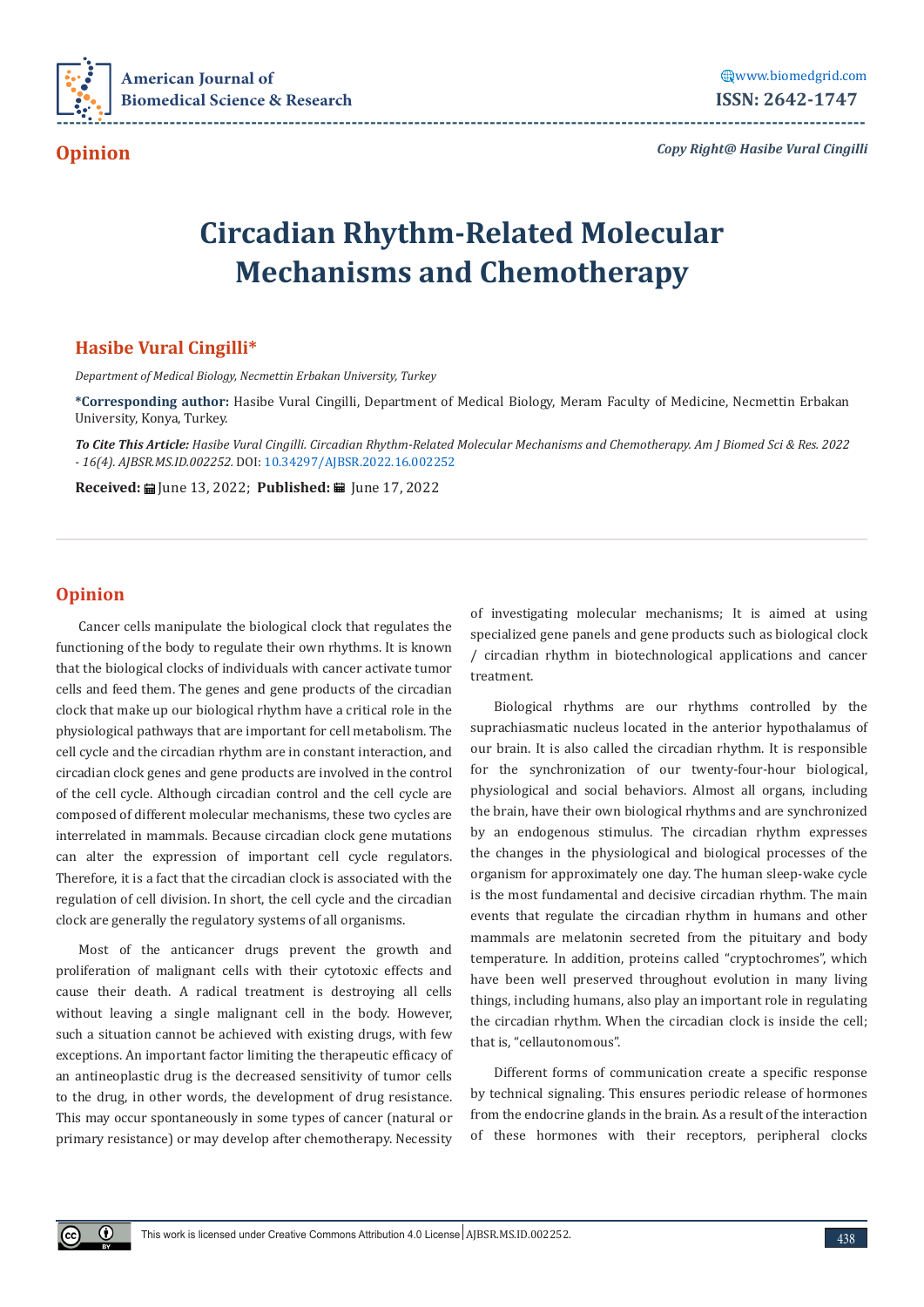start to work synchronously in many organs. The discipline of "chronobiology" deals with the classification of biological rhythms as daily, weekly, seasonal or annual. The molecular mechanisms of circadian effects are related to the biological clock and synchronize drug distribution in the body. The circadian rhythm is of great importance in terms of taking the drugs at the right time. Correct intake of drugs is important for drug pharmaco/toxicodynamics and pharmaco/toxicokinetics. Because of the circadian rhythm, taking the drugs at the right time is important in terms of ensuring the maximum effectiveness of the drug and creating minimum toxicity. Chronopharmacology examines the effects that may occur with both acute and chronic use of the drug and is important in determining the changes that can be seen during the day with different administration routes and dosage forms.

When should the drug be taken for its effectiveness to be high? in the morning or in the evening? And Is it hungry or full? These are the most frequently asked questions by patients, especially when starting a new drug. When timing the drug, it is desired that the therapeutic effect is maximum and adverse reactions are minimal. The interaction of drugs with food and other drugs should be considered. Because taking drugs at the wrong time can reduce their effectiveness or change their tolerance to the drug. For this reason, in order to achieve the desired goal in the treatment and to increase the patient's treatment compliance, the drug intake time should be adjusted in accordance with the daily routine of the patient. It is important to plan for a particular chronic illness such as cancer. Findings from chronotherapy studies can guide the determination of this timing. Encouraging patients to take their medication in the most appropriate way to their daily routine will optimize treatment adherence. To further improve therapeutic outcomes, it is necessary to explain to patients the importance of taking nutrients and medications at the appropriate time. To assist patient-centered treatment, healthcare professionals should regularly update their knowledge of treatment planning and timing of medication.

The field of chronotherapy has emerged with the consideration of circadian rhythms in the prevention and treatment of diseases. Asthma, cardiovascular diseases, cancer, ulcers and many other diseases show circadian features, and the resolution of these features brings new treatment approaches to the agenda. The irregularity of sleep timing leads to sleep disorders and related clinical conditions ranging from obesity to metabolic syndrome, diabetes to Alzheimer's disease. The role of chronotherapy is most evident in the field of drug therapy, doctors prescribe medications not only for a disease or condition, but also for the time of day. Some formulations of drugs had a better time to release their active ingredients, and these were called chronotherapeutics. Some drugs

used to fight cancer through chemotherapy are more effective at certain times of the day and their toxicity is reduced. Chronotherapy can also affect the amount of medication a patient takes. Sometimes less dosage of certain types of drugs is desired if the body's clock is optimized. Some doctors like the advantage that chronotherapy provides because they found that patients adhered better to their medication schedule when the drugs worked better, and sometimes less irritating side effects also had an added benefit.

Disruption of the circadian clock is effective in the development of many different human cancers. Disruption of the circadian rhythm leads to epigenetic modifications that alter cell proliferation and result in oncogenesis and cancer. For example, the melatonin system is linked to carcinogenesis. The clockwork is in functional interaction with cell cycle regulators, thus changes in clock function result in uncontrollable cell cycle progression and cell proliferation. The relationship between the circadian clock and cell metabolism results in the disruption of the circadian clock in abnormal cell metabolism. All of these abnormalities play an important role in carcinogenesis processes and may result in multi-tumorigenesis. The connection between the cell cycle and the circadian clock is determined by the regulation of the circadian rhythm and is controlled by the cell cycle.

The purpose of this review is to understand the functioning of the circadian system and how internal and external factors that affect humans affect the circadian rhythm. In this study, it is stated that the results of modern life, when evaluated in terms of cell cycle, cell proliferation and development of necrosis, increase the risk of many diseases by affecting the circadian system. The circadian system, which is directly related to our health, should be a followable target in order to reduce the incidence of many diseases. The circadian clock is an extraordinary system. The central timer in the hypothalamus coordinates the peripheral clock network found in almost all organs and tissues, and It activates or inactivates groups of genes, including genes that encode the molecular targets of drugs and enzymes that break down drugs into their molecules. These clock genes are particularly important. Because it manages cell cycles, cell proliferation, cell death and DNA damage repair, in short, all processes that can become chaotic and out of tune in cancer.

Accurate and regular adjustment of the circadian rhythm and biological clock enables the identification of genetic changes, signaling pathways, oncogenes and tumor suppressor genes involved in the physiopathology of cancer, angiogenesis and apoptosis, while illuminating the basic mechanisms that predispose to disease. It also helps to understand how cellular mechanisms such as cell proliferation, differentiation and death are organized. In this case, molecular methods should be used in the diagnosis